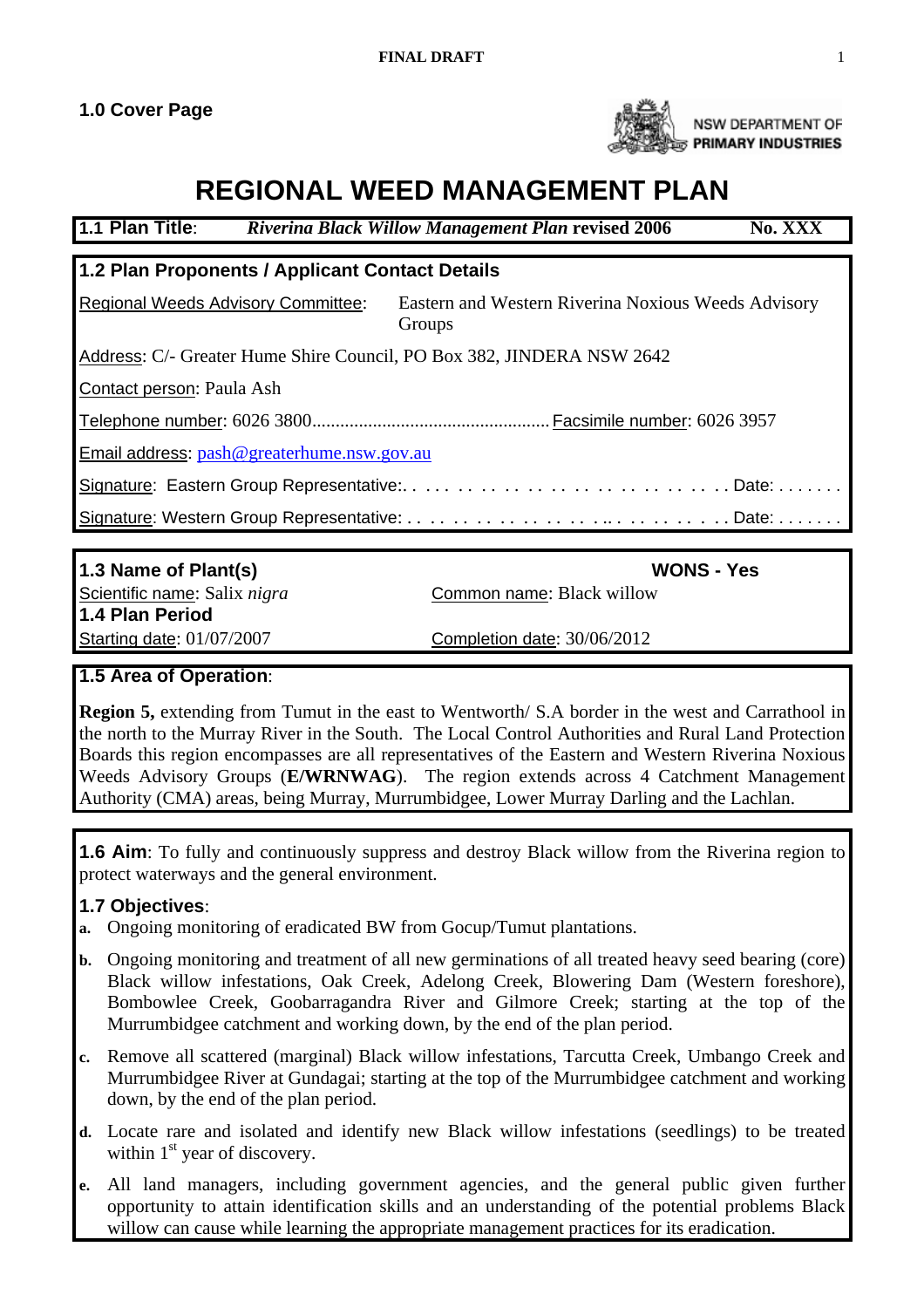#### **2.0 STAKEHOLDERS**

#### **2.1 Signatories**

The following Local Control Authority (**LCA**) members of the Eastern and Western Riverina Noxious Weeds Advisory Groups (**E/WRNWAG**): Albury City, Balranald Shire, Bland Shire, Carrathool Shire, Central Murray County, Coolamon Shire, Cootamundra Shire, Corowa Shire, Greater Hume Shire, Griffith City, Gundagai Shire, Hay Shire, Jerilderie Shire, Junee Shire, Leeton Shire, Lockhart Shire, Murrumbidgee Shire, Narrandera Shire, Temora Shire, Tumbarumba Shire, Tumut Shire, Urana Shire, Wagga Wagga City, Wakool Shire, Wentworth Shire, Balranald RLPB, Gundagai RLPB, Hay RLPB, Hume RLPB, Murray RLPB, Narrandera RLPB, Riverina RLPB, Wagga Wagga RLPB and Wentworth RLPB.

#### **2.2 Other Stakeholders**

LCA and RLPB members of the Eastern and Western Riverina Noxious Weeds Advisory Groups (**E/WRNWAG**). The Noxious Weeds Advisory Committee (**NWAC**), NSW Department of Primary Industries (**NSW DPI**), Department of Lands (**DoL**), Black Willow Working Group (**BWWG**) – now Riverina Highland Weeds Working Group (**RHWWG**), Snowy Hydro Limited (**SHL**), Wee Jasper Rivercare Group (**WJRC**), Riverina Highlands Landcare Network (**RHLN**), Tarcutta Creek Catchment Landcare Group (**TCLC**), Murrumbidgee / Murray / Lower Murray Darling / & Lachlan Catchment Management Authorities (**CMA**), Greening Australia (**GA**), NSW Department of Environment and Conservation (**DEC**), water suppliers (**WS**) e.g. Riverina Water County Council / Murrumbidgee Irrigation and the National Willow Taskforce (**NWT**).

#### **3.0 BACKGROUND and JUSTIFICATION**

#### **3.1 Plan Justification and Description of the Problem**

Black willow (*salix nigra*) was imported as seed collected in 1962 near the lower Mississippi River, USA. These seeds were then planted by the then Snowy Mountains Authority (SMA) at three locations near Tumut, the largest being at Gocup. Offspring from these original plantings have now been located 50–100km away from their parents, establishing from seed blown from the Tumut plants. The major problem now is spread by wind and water dispersed seed from the offspring.

We are in the process of updating the original Black willow map from 2002 (Appendix 1). Heavy seed bearing infestations occurred in the Tumut Shire within approximately 40km of the original plantings at Gocup and Tumut plains. These being: the plantation sites, along Adelong creek, Bombowlee Creek, Gilmore Creek, Goobarragandra River and the foreshores of Blowering Dam. All known heavy infestations on private property and council lands in Tumut Shire have been treated over the last 4-5 years. Ongoing inspections continue to find seedlings; these are being treated as found. Scattered infestations are located along Oberne and Tarcutta creeks and the Murrumbidgee River at Gundagai. Isolated infestations are located at Borambola, Kosciuszko National Park and State Forests.

Considering the spread of Black willow in this region since its introduction, there is a serious and urgent need to continue in eradicating this species before it infests other areas. Where it is currently found (see above) in streams and roadside ditches, it is forcing flows against stream banks and causing erosion. Its fragile branches are also breaking off and either taking root or blocking flows downstream. Debris and sediment is trapped and builds up around willows growing midstream, as well as diverting higher flows creating localised flooding.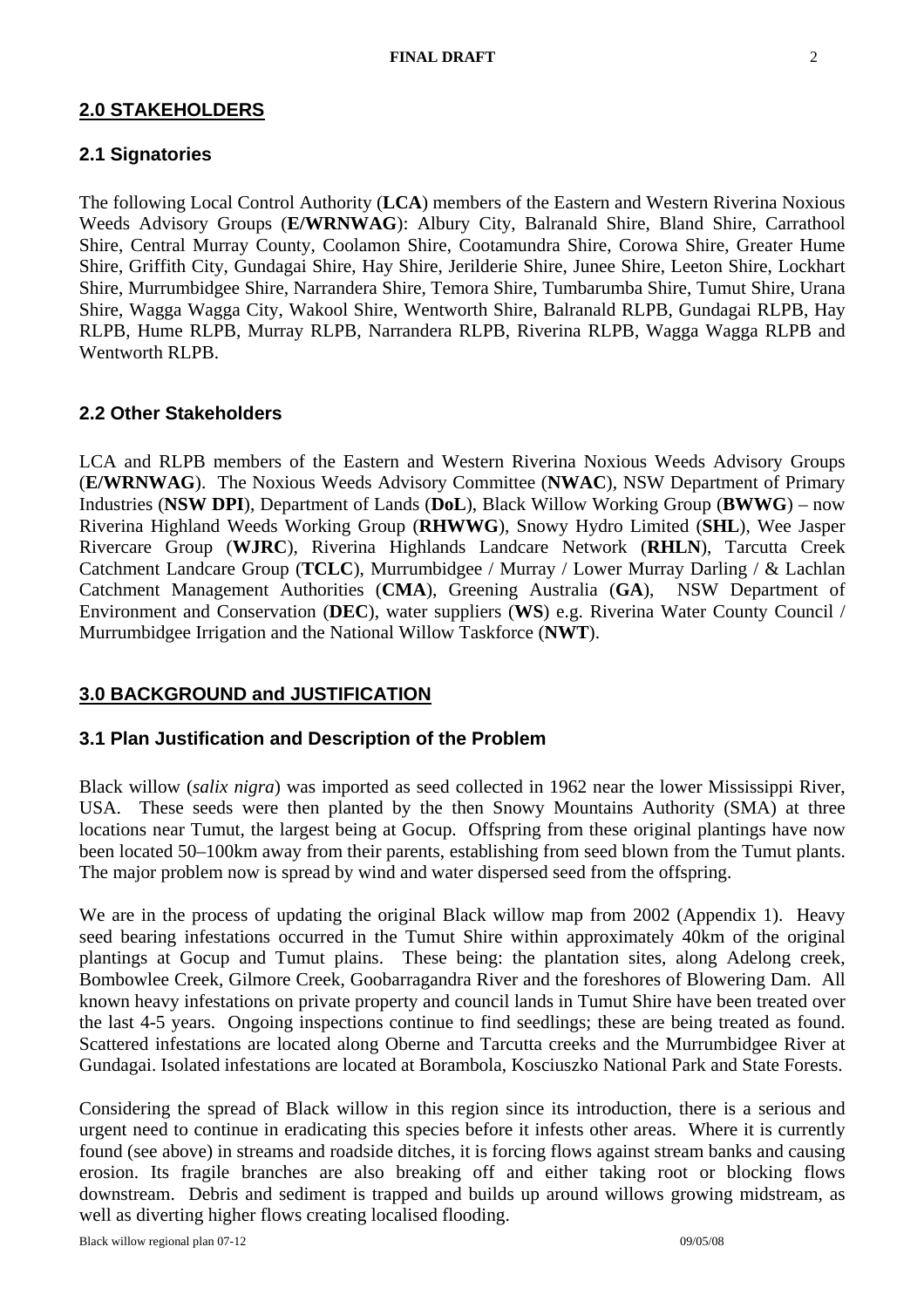#### **FINAL DRAFT** 3

There are also ecological concerns with willows displacing native vegetation, reducing fish habitat and water quality. This is all due to its ability to take over a stream, changing watercourses, flow and eroding out stream banks.

When writing the first version of this plan it was thought that the seeds (Black willows' main source of dispersal) remained viable for only 2 weeks. This was the reason behind a 10 year plan of eradication. We are still aiming for eradication but the questionable longevity of the seed has altered the time frame. Due to the amount of seedlings appearing over the last few years, on the ground operators are now thinking it is more likely that seeds are remaining viable for years rather than weeks... Therefore until we know a bit more about the seed viability it is hard to settle on a 5 year eradication plan.

Black willows range is currently restricted, as it is frost sensitive and therefore doesn't usually grow above 900m in altitude. Also depending on environmental conditions, Black willows generally don't start seeding / developing catkins until at least 5 years of age. It would have to be growing in a very favourable environment to seed any earlier, thus allowing time to locate and eradicate all offspring.

Infestations within the Murrumbidgee catchment at present, all occur within a 150km radius of Tumut (Appendix 1). Tumut Shire is where the major seed source was planted, resulting in the majority of Black willow infestation being located in this shire mainly along the Adelong creek, Bombowlee Creek, Goobarragandra River, Gilmore creek as well as along the foreshores of Blowering Dam. Tumut Shire has already removed all known core infestations on council lands and private property. Monitoring and treatment of new germinations will be ongoing. Gundagai Shire, having located a number of mature trees along the Murrumbidgee River and Oak Creek, is currently in the process of treating these. Wagga Wagga City Council has surveyed watercourses which resulted in finding Black willow trees and seedlings along Tarcutta and Umbango creeks. A single tree found at Borambola was treated as soon as it was positively identified as Black willow. Black willow was also planted in the Tumbarumba Shire, these were treated three years ago and follow-up work is conducted annually. Follow-up work involves checking previous year's work, treating new sightings and removing new seedlings. Tumbarumba shire has a high success rate with this process and all trees treated are marked and recorded. The only known major infestation in the area is on the western Blowering foreshores.

Infestations within Kosciuszko NP are primarily associated with the eastern Blowering foreshores, Yarrangobilly River, Jounama Creek and Goobarragandra River. All sites have been treated and monitoring and follow-up is occurring. Issues remain with infestations below the high water line of Blowering Dam.

Several successful Black willow field days have already been held in the region involving Landcare, landholders and members of the former Black Willow Working Group (BWWG). An information brochure - *What is the Problem with Black Willow?* has also been produced by the Black Willow Working Group, being jointly sponsored by Tumut Landcare and DLWC. Tumut Landcare also distributes a quarterly newsletter.

The National Willow Taskforce recently ran a willow workshop in Tumut for all organisations to gather mapping data; update the group on the Willow sawfly; familiarise participants with basic willow identification skills both theory and practical; and discuss willow management techniques being used in the area. The National Willows Program Resource Kit is an excellent tool that will be beneficial and is recommended for all willow managers across the Riverina.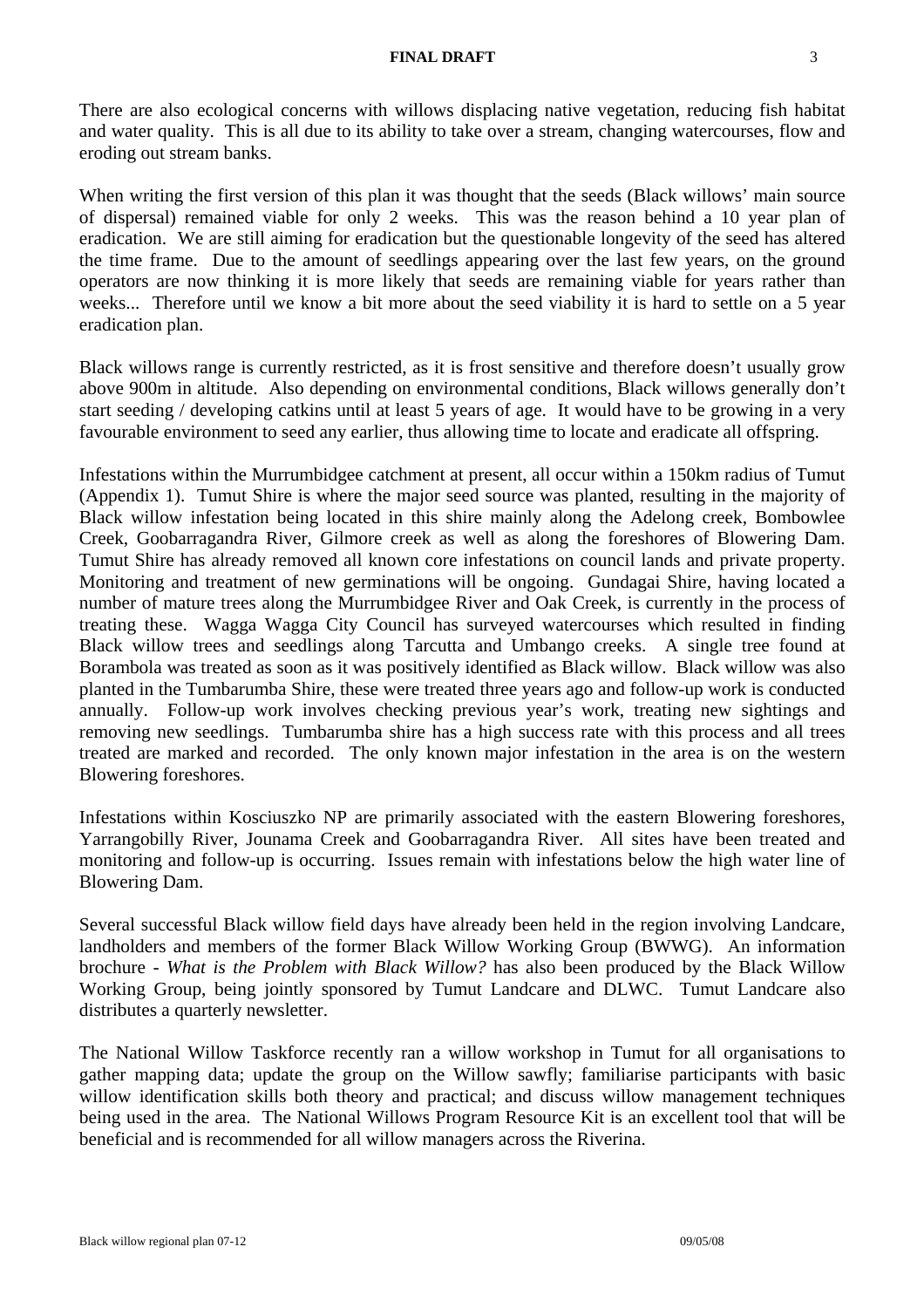#### **3.2 The "Do Nothing" Option**

With Black willows capability to spread such great distances via wind, it is vital to eradicate the major seed source and **all** viable offspring before it disperses any further. If we don't identify and eradicate all trees within the catchment this species will continue to spread at an exponential rate. Complete eradication needs to be a joint venture – **all** trees removed, as this species occasionally produces flowers of both sexes, and thus seeds that could produce new trees.

The level of infestation is still within the scope of total eradication in this catchment, but if left untouched, Black willow has the potential to infest and dominate all streams in the Region, having already been located in the Murrumbidgee river as far west as Wagga Wagga. The Murrumbidgee River is under serious threat because it has numerous sandy beaches and floodplains that are ideal for Black willows' seed germination.

A coordinated control program in the Upper Murrumbidgee has virtually eradicated Black willow from that region, showing that what we are aiming to accomplish is achievable. This was achieved with the development of the Willow Management Strategy for the Upper Murrumbidgee Catchment, produced by Willows Working Group of the ACT Environment Advisory Committee and The Willows Working Group of the Upper Murrumbidgee Catchment Coordinating Committee. ACT Parks and Conservation Service also played a key role with the eradication of this species.

Private landholders have been overwhelmingly supportive of Landcare activities specific to Black willow; two field days were conducted in the Tumut / Adelong region with 60 and 30 people in attendance. Another Black willow field day was held in the Wagga Shire run by DoL and Landcare, with many landholders in attendance.

The Riverina Highland Weeds Working Group (formerly Black Willow Working Group - BWWG) and Riverina Highlands Landcare Network - have been formed and will ensure the goal of "eradicating Black willow in the Riverina region" is achieved.

Further information on the potential distribution of black willow will be available from the National Willow Taskforce once risk assessments have been undertaken.

#### **3.3 Distribution of Infestations**

Refer to Appendix 1 for distribution in the Murrumbidgee catchment. We are in the process of updating the distribution map through the information obtained at the workshop the National Willow Taskforce ran recently in Tumut.

#### **3.4 Weed Biology**

Black willow usually has a single prominent stem; if grazed heavily when younger it may be multistemmed. The crown is conical when young, broad when old, up to 20m in height. Its bark is usually deeply fissured and branches slender but not drooping, shiny red-brown, fragile at base. The leaves are thin, equally bright green on both side, usually hairless and have quite obvious teeth or serrations on the margins. Flowers, Catkins 6-12cm long with widely spaced 6mm long flowers supported by 2- 3mm long, deciduous scales; 4-7 stamens per flower; ovary on 2mm long stalk.

Young seedlings are easily identified by their dark purple, reddish-brown, almost black stem. Mature trees produce seed most years and grow in creeks as well as roadside ditches.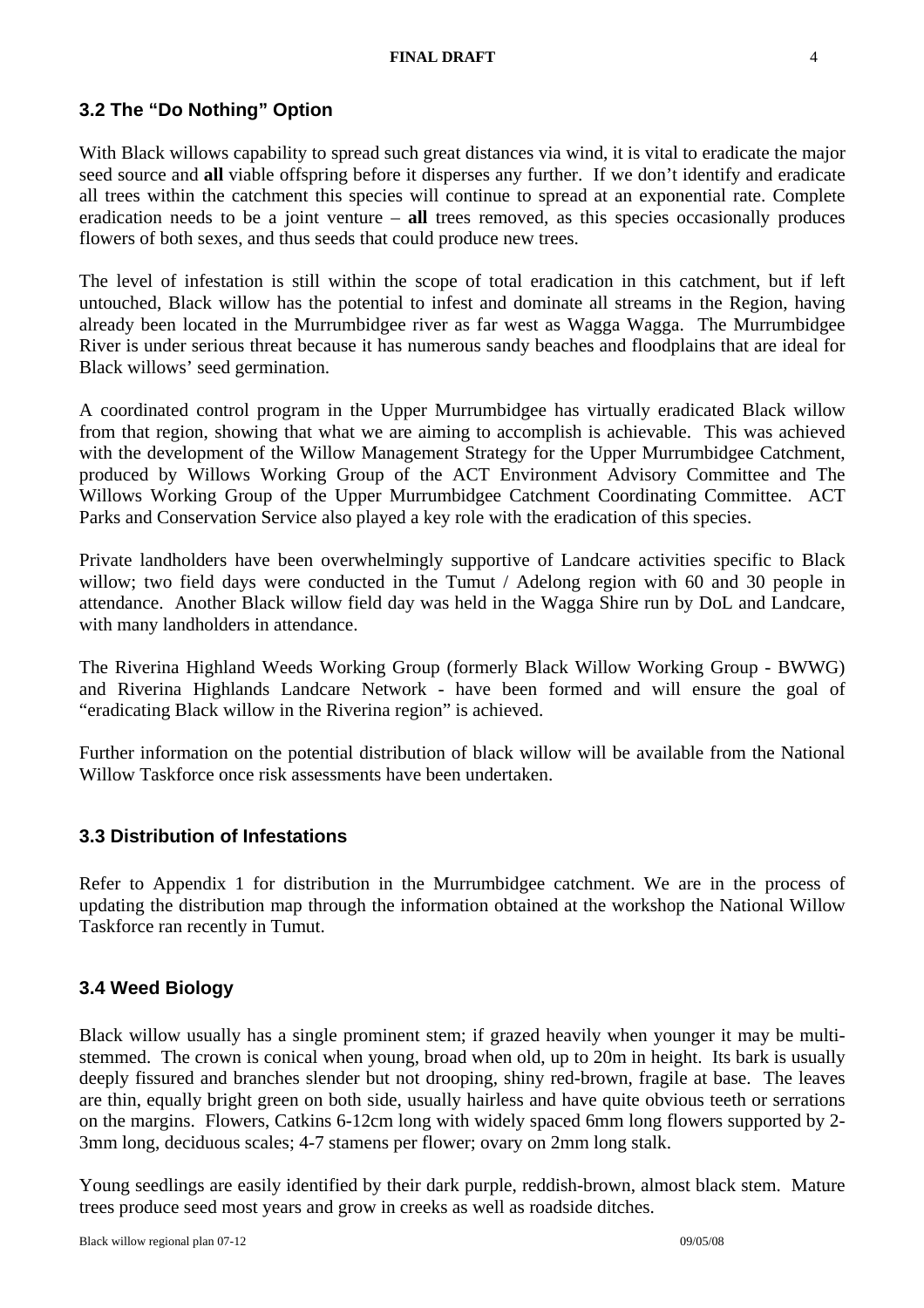*Salix nigra* is not showing itself to readily hybridise with other species in the Riverina region as it flowers too late; the only exception being very late flowering hybrids that it might interact with.

#### **3.5 Method and Rate of Spread**

Seed dispersal is Black willows main mechanism of spread. Its tiny seeds can float on the slightest breeze, having been recorded dispersing up to 50-100km by these means. Transport of seed by water can result in small numbers of willows establishing. Seed from Black willow are viable for about two weeks; thus it doesn't have long to find suitable bare and wet soils (germination grounds). With the seed having such a short lifespan its long-term eradication is believed to be possible. Having said this, recent observations by field staff have found that seed may be viable for years rather than only 2 weeks!

Black willow is also capable of spreading vegetatively; fragments that break off have the capability of rooting to form new trees.

#### **3.6 Species Management**

Control of Black willow is either conducted via stem injection of herbicide, with later removal of the dead tree (when necessary), or by felling trees and treating the stumps. Care needs to be taken that live branches don't fall into the stream, as they will take root downstream. This needs to be done for **each individual** tree. After the removal of the willows it is generally necessary to plant native vegetation, long stemmed / tube stock, to assist with bank stabilisation. Black willow seedlings can be easily pulled by hand, appropriate disposal is essential. All treated areas need to be re-inspected annually to ensure that the previous year's control was successful. Potential sites should also be inspected regularly. If seedlings are discovered and the source can not be located, a helicopter survey may be necessary to find, eradicate and thus prevent any further seedlings. Mature trees can be controlled all year round, with seedlings only able to be sprayed during spring/ summer when they have foliage.

Refer to the following literature:

- \* Information Brochure by Tumut Black Willow Working Group. *What is the Problem with Black Willow?* Jointly sponsored by Tumut Landcare and DLWC.
- \* *Noxious and Environmental Weeds Control handbook 2004-2005: A guide to weed control in non-crop, aquatic & bushland situations. Revised ed Agdex 647. Ensbey, R. RWCC NSW DPI.*
- *\* Willow control. By Bob Trounce and Kurt Kremer. Publ. By NSW Agriculture. 6pp (1997).*
- *\* Yaven-Nacki-Hillas Landcare Group Adelong Creek Rehabilitation Project Consultant Report.* River and Rural Management Services, Leon Miners. (2001).
- *\* National Willows Program –* Resource Kit (2006)

**NOTE:** When referring to the above literature, chemical users must read the label.

#### **3.7 Key Land Managers**

All land holders/managers listed below are critical in the success or failure of this plan, being active members of the RHWWG. If one tree were to be left standing due to a landholder not wanting to remove it, we will not win the war against Black willow, as they are prolific seeders. Black willow is declared a Class 3 weed in 8 councils; this will ensure all remaining trees are removed.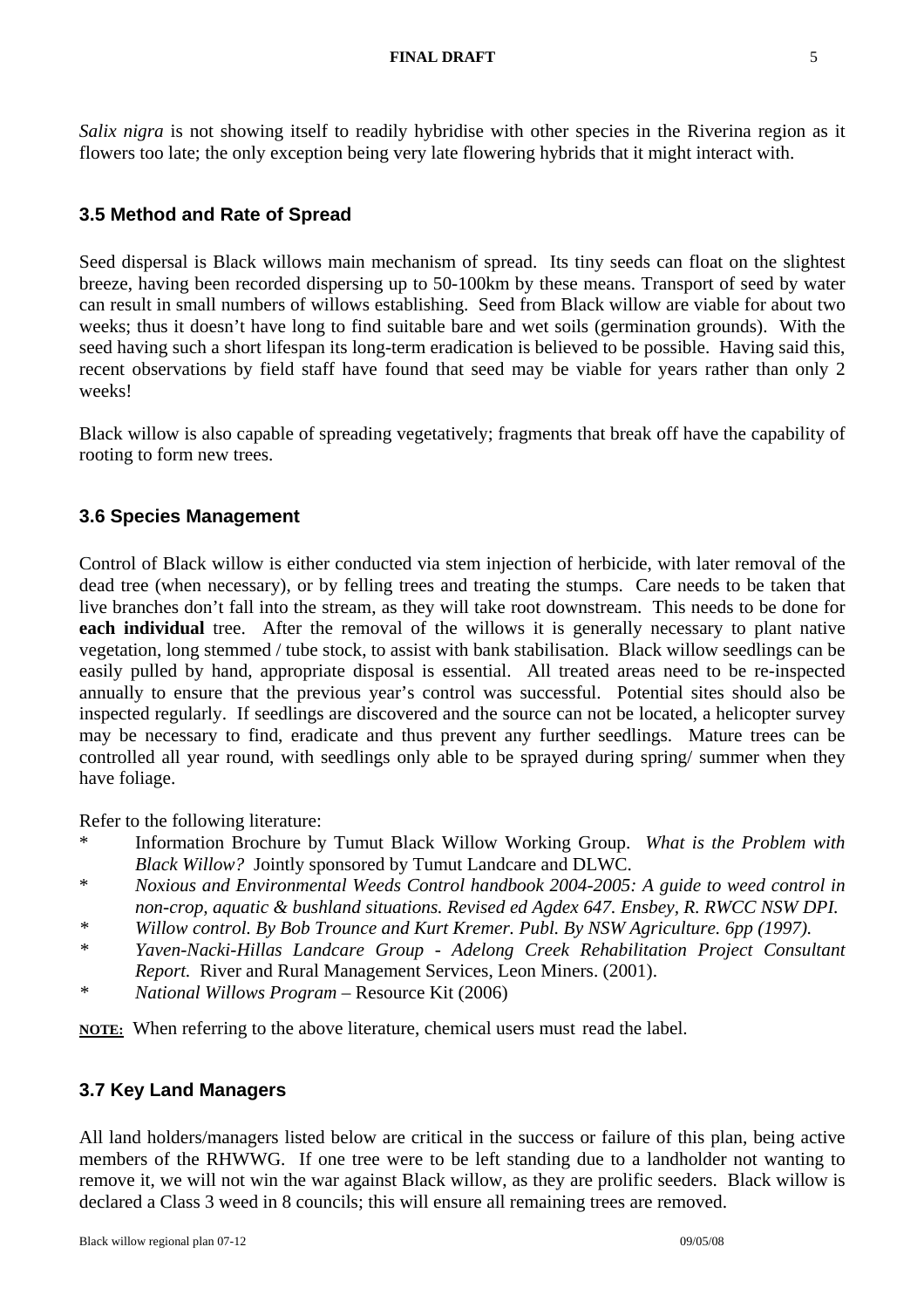#### **FINAL DRAFT** 6

Department of Environment and Conservation, State Water, Forests NSW – NSW DPI, North East CMA, Roads and Traffic Authority, Department of Lands, Rural Lands Protection Board's, Local Control Authority's, Land holders / Land managers.

# **4.0 LEGISLATIVE and REGULATORY SITUATION**

#### **4.1 Current Declaration**

Black willow is a Class 3 noxious weed in the following Local Government areas: Albury City Council, Greater Hume Shire Council, Gundagai Shire Council, Junee Shire Council, Narrandera Shire Council, Tumbarumba Shire Council, Tumut Shire Council and Wagga Wagga City Council.

Class 3: The plant must be fully and continuously suppressed and destroyed.

Willows (all species except *Salix babylonica, S. x reichardtii, S. x calodendron*) are a Class 5 Noxious Weed throughout NSW.

Class 5: Plant may not be sold, propagated or knowingly distributed.

#### **5.0 CONSIDERATIONS and OPPORTUNITIES**

#### **5.1 Financial support to carry out the plan**

This plan will adopt a coordinated approach to the management of Black willow utilising the expertise and knowledge of stakeholders. Individual tree control / removal is not adequate, a coordinated approach is required involving the entire catchment. This is one of the main reasons that the Black Willow Working Group (BWWG) was established in 2000 – so Black willow eradication was carried out comprehensively (see appendix 2 for original BWWG members and associates list). Outside funding opportunities are always arising and below are three opportunities that have and will go towards achieving the aim of this plan, as well as the BWWGs 10-year end target of total eradication.

In April of 2001, Tumut-Adelong Region Catchment Management Group (TARCMG) put together a submission for funding from the Weeds of National Significance, the vision of the project being "To stop the spread of Black Willow from destroying our regions waterways and wetlands". It was stated in this project (that was asking for a NHT grant of \$238,300 with community contributions of \$348,700), that if the Black Willow problem is not addressed in the next 5 years the exponential spread will be impossible to contain. The amount of inkind contribution shows the support the community has towards the eradication of this noxious weed.

A pilot Black willow eradication project has already been conducted with \$10,000 worth of funding obtained by application to the Bidgee Banks Program, as well as an additional \$3,000 contributed by Tumut Shire Council. The funds paid for contractors to conduct a trial that was to assess the best approach to willow management in the Riverina region. This would then be seen as a benchmark for future projects in the region. The core infestation has now been removed from this creek; time will now be spent going from the top of the infestation and working down-stream eradicating marginal and rare/isolated trees and seedlings. It is estimated that \$10,000 will only cover a quarter of the cost to control Black willow along Adelong Creek. Significant funding support for contractor control of Black willow in high infestation areas is essential in achieving the 10-year target.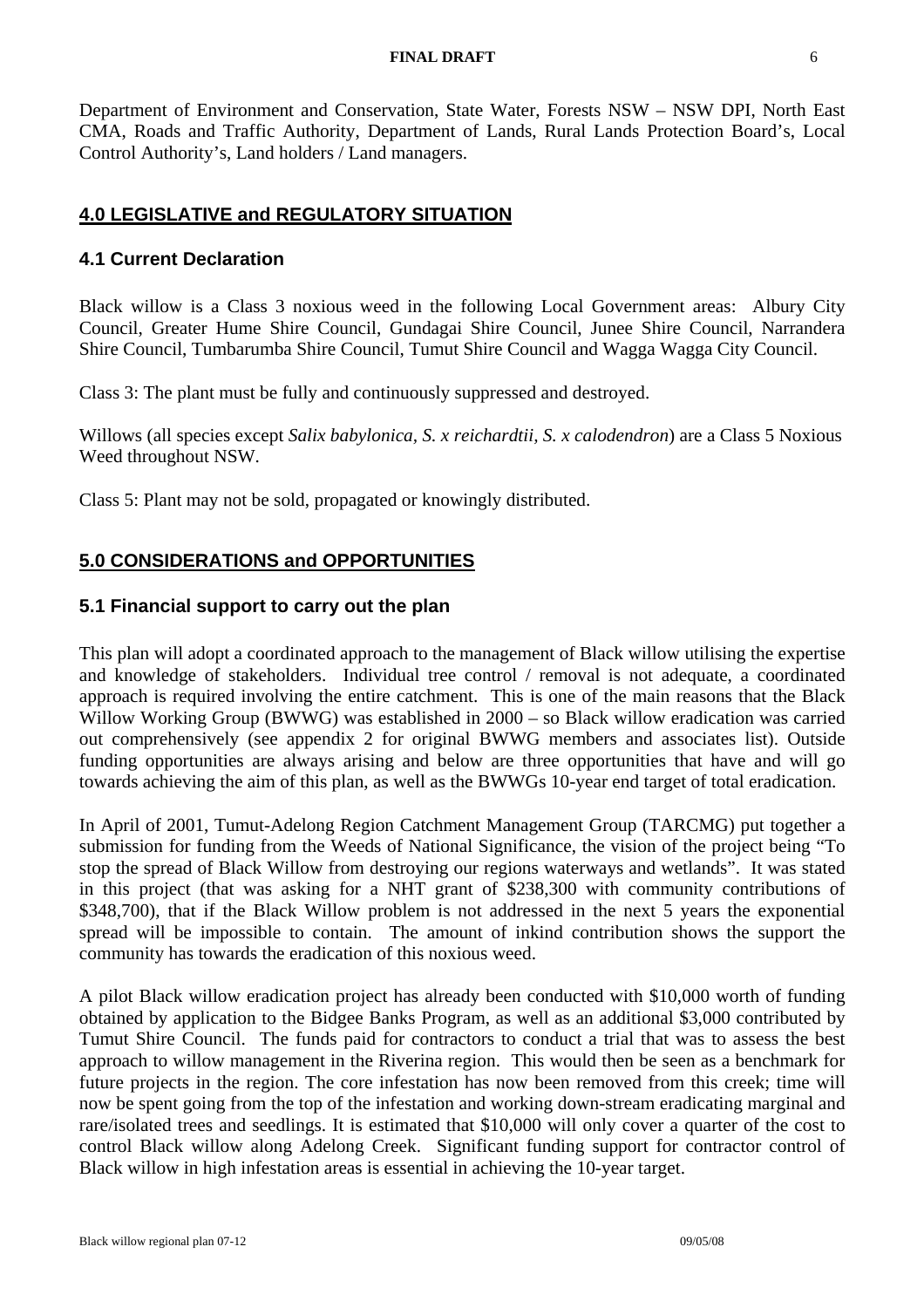#### **FINAL DRAFT** 7

A helicopter survey was also conducted mid this year. This was funded jointly by Bidgee Banks, Wee Jasper Landcare Group and State Forests, to locate Black willow that weren't visible from the ground. This was found to be a success as 15 very large mature *S. nigra* that were not visible from roads were sighted in amongst pine trees. Wee Jasper Landcare Group along with National Parks have used the map produced from this survey to treat all sightings.

Infestations within Kosciuszko NP are primarily associated with the eastern Blowering foreshores, Yarrangobilly River, Jounama Creek and Goobarragandra River. Treatment is estimated at \$5,000 with contract and staff costs.

# **5.2 Links to other Strategies**

- The Australian Weeds Strategy (draft).
- The New South Wales Weeds Strategy soon to be replaced by the NSW Invasive Species Plan.
- National Willow Strategic Plan Weeds Of National Significance.
- Willow Management Strategy for the Upper Murrumbidgee Catchment.
- Murrumbidgee and Murray CMA Catchment Action Plans.
- North East Catchment Management Authority Willow Management Strategy
- Draft Regional Weed Strategies for Murrumbidgee and Murray Catchments.

# **5.5 Barriers and Contingencies**

The following barriers will delay or obstruct the operation of this Black willow regional plan:

- $\bullet$  Legislation River protection removal of trees from river banks and within streams
- Legislation pollution prevention it is an offence to allow herbicides to enter any waterway.
- Lack of resources / equipment
- Community attitudes and lack of awareness of problems this species can cause
- Lack of knowledge on control options
- Reduced incomes
- Climatic conditions
- Landholders refusal to control Black willow after the declaration change
- Land ownership Blowering dam foreshore who owns and manages what.
- Herbicide use on or near water
- Removal of vegetation in riparian areas permits required?
- Accessibility
- Biology (seed bank)

The following contingencies may delay or obstruct the operation of this Black willow regional plan:

• Flood during peak seeding – through infested creeks or rivers spreading seed further downstream to uninfested areas.

- Hidden seeding parent trees
- Untimely wind spreading seed up to 100km from seeding parent trees
- Coordination between land tenures and land manager reluctance to control.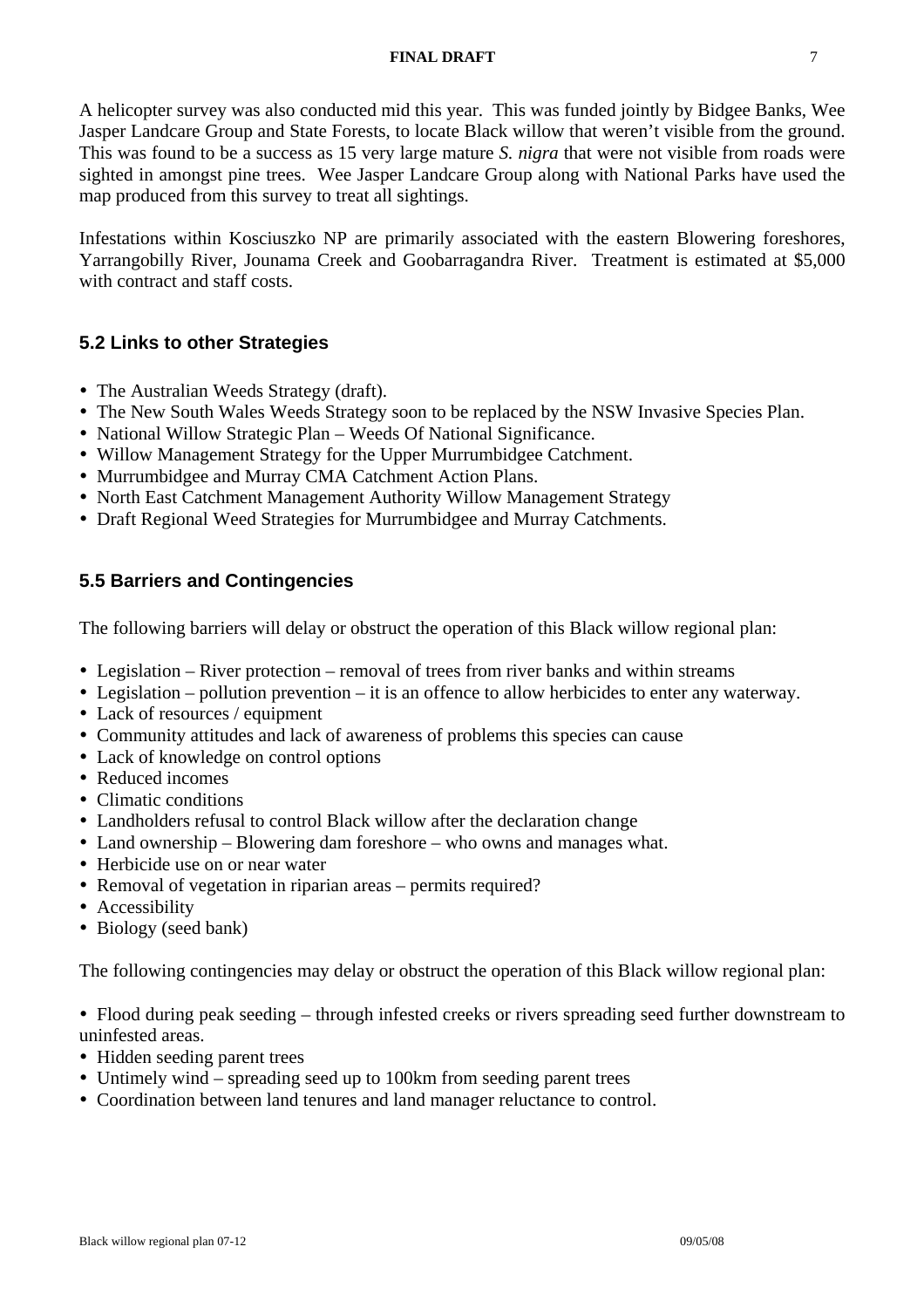# **6.0 PERFORMANCE INDICATORS AND ACTIONS**

I

| Objective a: Ongoing monitoring of eradicated BW from Gocup/Tumut plantations.                                                                                                                                                                                                                                                                                              |                                                                                                                                                                                 |                        |                                                                                     |                       |                                                                                |
|-----------------------------------------------------------------------------------------------------------------------------------------------------------------------------------------------------------------------------------------------------------------------------------------------------------------------------------------------------------------------------|---------------------------------------------------------------------------------------------------------------------------------------------------------------------------------|------------------------|-------------------------------------------------------------------------------------|-----------------------|--------------------------------------------------------------------------------|
|                                                                                                                                                                                                                                                                                                                                                                             | <b>ACTIONS</b>                                                                                                                                                                  | PERFORMANCE INDICATORS |                                                                                     | <b>RESPONSIBILITY</b> |                                                                                |
| $\mathbf{1}$                                                                                                                                                                                                                                                                                                                                                                | Remove final 12 Black willow<br>trees by December 2007                                                                                                                          | 1.                     | 12 remaining Black willow trees<br>removed by Dec 2007                              |                       | 1. Tafe NSW<br>chainsaw classes                                                |
| $\overline{2}$                                                                                                                                                                                                                                                                                                                                                              | Inspect sites annually for<br>regrowth.                                                                                                                                         | 2.                     | Sites inspected annually.                                                           |                       | 2. LCA's.                                                                      |
| 3                                                                                                                                                                                                                                                                                                                                                                           | Follow-up work – removing any<br>new growth.                                                                                                                                    | 3.                     | New growth removed, properties<br>remain clean.                                     |                       | 3. LCA's $&$<br>Landholders.                                                   |
| Objective b: Ongoing monitoring and treatment of all new germinations of all treated heavy seed<br>bearing (core) Black willow infestations, Oak Creek, Adelong Creek, Blowering Dam (western<br>foreshore), Bombowlee Creek, Goobarragandra River and Gilmore Creek; starting at the top of the<br>Murrumbidgee catchment and working down, by the end of the plan period. |                                                                                                                                                                                 |                        |                                                                                     |                       |                                                                                |
|                                                                                                                                                                                                                                                                                                                                                                             | <b>ACTIONS</b>                                                                                                                                                                  |                        | PERFORMANCE INDICATORS                                                              |                       | <b>RESPONSIBILITY</b>                                                          |
|                                                                                                                                                                                                                                                                                                                                                                             | 1. Undertake specific surveys for<br>potential BW sites – previously<br>found there or downstream.                                                                              |                        | 1. BW surveys completed annually.                                                   |                       | 1. LCA's, Forests<br>NSW, DEC,<br>State water.                                 |
| 2.                                                                                                                                                                                                                                                                                                                                                                          | Treat and remove all BW trees,<br>rehabilitating the river bank where<br>required with long-stemmed tube<br>stock to prevent further riverbank<br>erosion and BW reinfestation. | 2.                     | All BW trees destroyed and<br>replacement vegetation<br>establishing on riverbanks. |                       | 2. LCA's, Forests<br>NSW, DEC,<br>State Water,<br>Landholders and<br>Landcare. |
| 3.                                                                                                                                                                                                                                                                                                                                                                          | Monitor regeneration in area and<br>conduct follow up treatment -<br>inspect previously infested areas<br>and remove any new growth.                                            | 3.                     | New infestations removed.<br>Properties kept clean.                                 |                       | 3. as above.                                                                   |
| Objective c: Remove all scattered (marginal) Black willow infestations, Tarcutta Creek, Umbango<br>Creek and Murrumbidgee River at Gundagai; starting at the top of the Murrumbidgee catchment and<br>working down, by the end of the plan period.                                                                                                                          |                                                                                                                                                                                 |                        |                                                                                     |                       |                                                                                |
|                                                                                                                                                                                                                                                                                                                                                                             | <b>ACTIONS</b>                                                                                                                                                                  |                        | PERFORMANCE INDICATORS                                                              |                       | <b>RESPONSIBILITY</b>                                                          |
|                                                                                                                                                                                                                                                                                                                                                                             | 1. Undertake specific surveys for<br>potential BW sites - previously<br>found there or downstream of<br>locations.                                                              |                        | 1. BW surveys completed annually.                                                   |                       | 1. LCA's, Forests<br>NSW, Dec, State<br>water, RLPBs.                          |
| 2.                                                                                                                                                                                                                                                                                                                                                                          | Treat and remove all BW trees<br>rehabilitating the river bank where<br>required with long-stemmed tube<br>stock to prevent further riverbank<br>erosion and BW reinfestation.  | 2.                     | All BW trees destroyed and<br>replacement vegetation<br>establishing on riverbanks. |                       | 2. $LCA's$ ,<br>Landholder and<br>Landcare.                                    |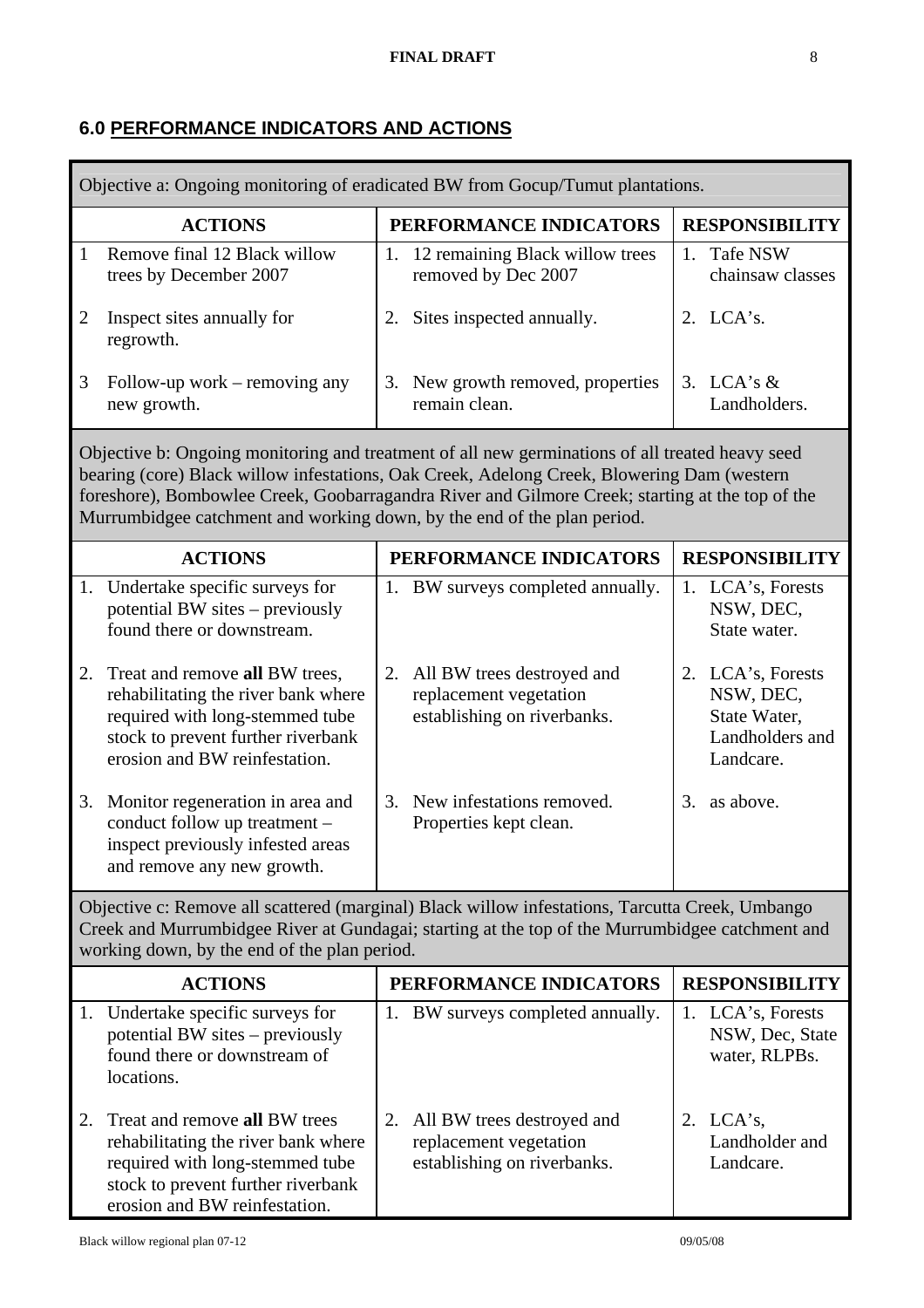|                                                                                                                                                              | 3. Monitor regeneration in area and<br>conduct follow up treatment -<br>inspect previously infested areas<br>and remove any new growth.                        |    | 3. New infestations removed.<br>Properties kept clean.   |  | 3. LCA's & Land<br>managers (LM). |
|--------------------------------------------------------------------------------------------------------------------------------------------------------------|----------------------------------------------------------------------------------------------------------------------------------------------------------------|----|----------------------------------------------------------|--|-----------------------------------|
| Objective d: Locate rare and isolated and identify new Black willow (BW) infestations (seedlings) to<br>be treated within 1 <sup>st</sup> year of discovery. |                                                                                                                                                                |    |                                                          |  |                                   |
|                                                                                                                                                              | <b>ACTIONS</b>                                                                                                                                                 |    | PERFORMANCE INDICATORS                                   |  | <b>RESPONSIBILITY</b>             |
|                                                                                                                                                              | 1. Inspect for BW as part of routine<br>property inspection programs.                                                                                          |    | 1. Property inspection programs<br>implemented.          |  | $1.$ LCA's.                       |
|                                                                                                                                                              | 2. Undertake specific surveys for<br>potential BW sites – previously<br>found there or downstream of<br>locations. Ref: National Willow<br>Strategy Goal 2.2.1 |    | 2. BW surveys completed annually.                        |  | 2. All stakeholders.              |
|                                                                                                                                                              | 3. All field staff and landholders to<br>report and map any new sightings<br>of BW.                                                                            | 3. | Map developed and regularly<br>being updated.            |  | 3. LCA's,<br>landholders.         |
|                                                                                                                                                              | 4. Control all new infestations,<br>adopting appropriate control<br>practices.                                                                                 |    | 4. Infestations controlled within<br>year of detection.  |  | 4. All stakeholders.              |
|                                                                                                                                                              | 5. Locate seeding parent plant and<br>remove.                                                                                                                  | 5. | Seeding parent plant removed.                            |  | 5. $LCA's$<br>landholders.        |
|                                                                                                                                                              | 6. Ensure land managers (LM) adopt<br>appropriate practices, contacting<br>LCA's.                                                                              |    | 6. Extension programs in place to<br>increase awareness. |  | 6. $LCA's$ .                      |

Objective e: All land managers, including government agencies, and the general public given further opportunity to attain identification skills and an understanding of the potential problems Black willow (BW) can cause while learning the appropriate management practices for its eradication.

| <b>ACTIONS</b>                                                                                                                                                               | PERFORMANCE INDICATORS                                                                                                                                                                                                                                                                                     | <b>RESPONSIBILITY</b>                   |
|------------------------------------------------------------------------------------------------------------------------------------------------------------------------------|------------------------------------------------------------------------------------------------------------------------------------------------------------------------------------------------------------------------------------------------------------------------------------------------------------|-----------------------------------------|
| 1. Run extension program targeted at<br>relevant land managers, industries<br>and the public; based on outlining<br>the problems this weed can cause<br>and its recognition. | - 4 workshops/field days run<br>1.<br>within the region over plan<br>period.<br>- Relevant LCA/ RLPB staff<br>attend at least 3 regional field<br>days (eg, Henty) / year.<br>- 4 media releases run over plan<br>period.<br>- Personal contact made with<br>each LM during inspections<br>where possible. | 1. LCA's, RLPBs,<br>RHWWG,<br>E/WRNWAG. |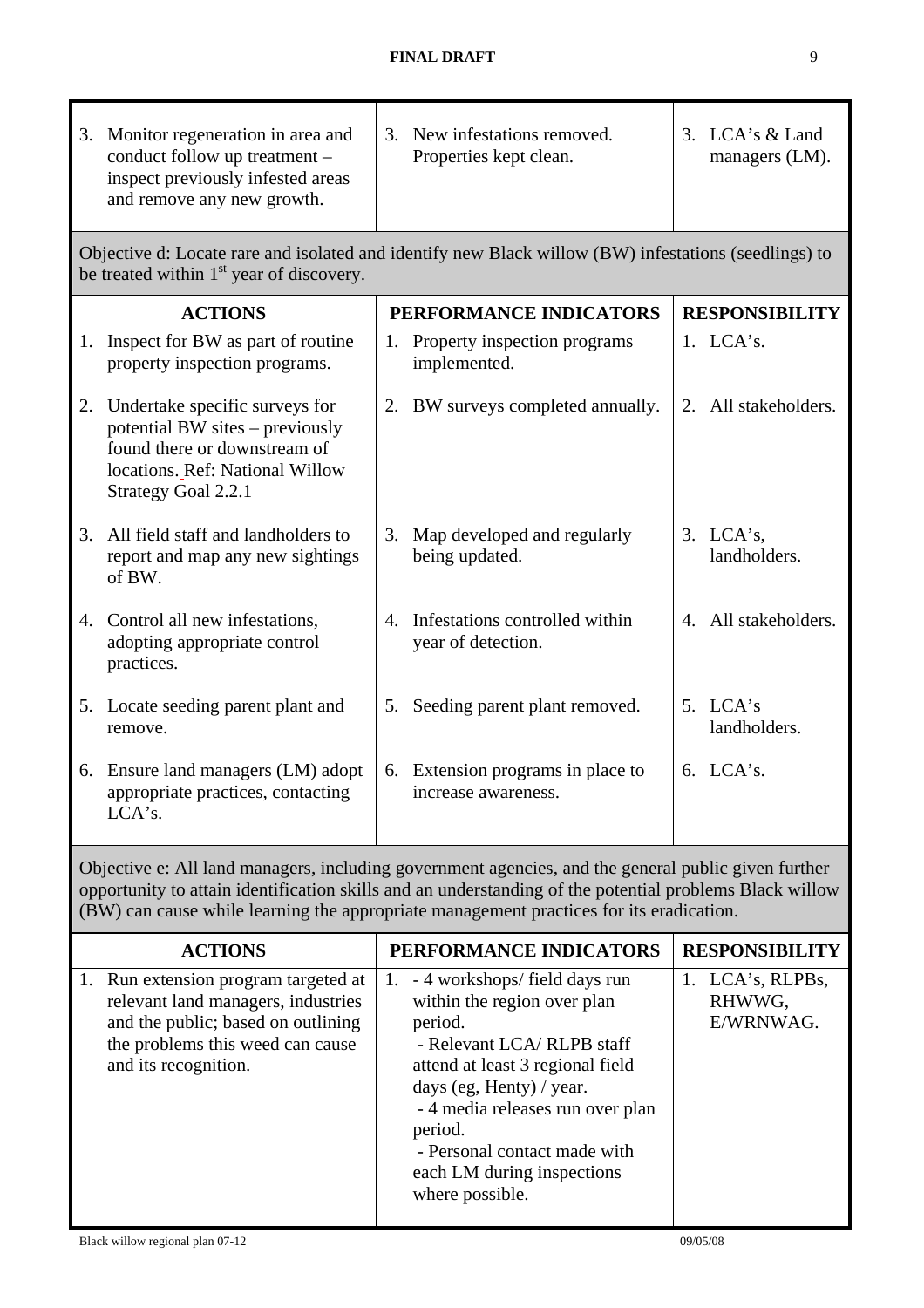| 2. | Nursery surveys conducted<br>annually to ensure BW isn't being<br>sold, propagated or distributed.<br><b>Ref: National Willow Strategy</b><br>Goal 1.1.4 |    | 2. Nurseries free of BW.                                                                                                            |    | 2. $LCA's$ .           |
|----|----------------------------------------------------------------------------------------------------------------------------------------------------------|----|-------------------------------------------------------------------------------------------------------------------------------------|----|------------------------|
| 3. | Maintain links with National<br>Willow Taskforce (NWT),<br>through email & phone link ups.                                                               | 3. | <b>Remain on National Willow</b><br>Taskforce email list and<br>distribute relevant information to<br><b>RHWWG</b>                  | 3. | RHWWG,<br><b>RNWPO</b> |
|    | 4. Forward correspondence from<br>NWT on to relevant organisations<br>& provide the NWT with local<br>knowledge on willow distribution.                  | 4. | Relevant organisations kept<br>current with NWT<br>correspondence and NWT kept<br>current with local knowledge and<br>distribution. | 4. | RHWWG,<br><b>RNWPO</b> |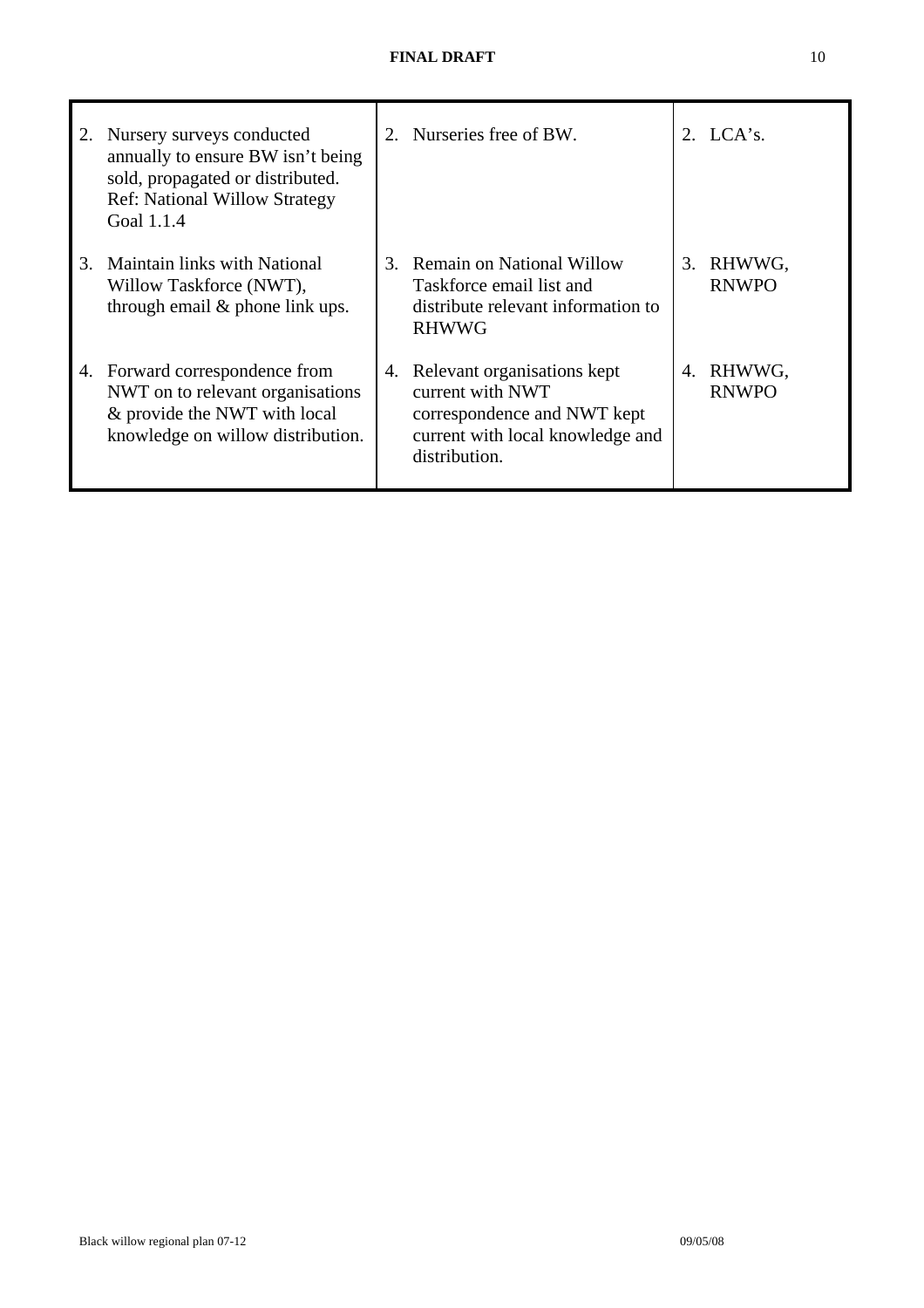## **7.0 MONITOR AND REVIEW PROCESS**

The Riverina Highland Weeds Working Group will review the progress of the five year plan during their quarterly meetings. The previous years activities will be reviewed and participants will check they are on track to meet this plans overall aim / objectives / actions. All stakeholders will go over planned activities for upcoming season, arrange resource sharing and familiarise each other as to what activities are to be conducted (especially adjoining LCA's). Where appropriate renew plan commitment and discuss Regional Group Project Funding Application for this weed so that it can be developed in time for the May deadline.

The Regional Project Officer will collate the annual Group Project Report as at June  $30<sup>th</sup>$  for the Noxious Weeds Advisory Committee by the end of September. The preparation of this report will require all participating LCA's & RLPBs receiving funding for this weed to submit a completed questionnaire and signed financial statement, outlining funds expenditure, to the project officer for audit purposes.

# **8.0 BENEFITS**

This plans overall aim is to eradicate Black willow from the Riverina region. The benefits include:

• Cooperative approach to Black willow management throughout the Murray and Murrumbidgee Catchments.

• Prevention of potential control costs for future land managers.

• Primary industries such as agriculture, horticulture and landholders in general. As Black willow infestations are eradicated more watercourses should be freed up enabling greater land use for increases in production, creating better water access for stock etc. With midstream Black willow being removed, bank erosion will reduce and thus stream widening will gradually decline. Landholders will not be losing their land into streams. Minimising the spread of this weed should also protect these industries in other parts of the region, state and country, currently unaffected by infestations, from the negative effects of this weed.

• The general environment and recreational areas where infestations can restrict the movement of people or animal species or inhibit regeneration of native species.

• The local economy through flow on effects of enhanced productivity of industries previously affected by Black willow.

• Other catchments that may choose to use this plan as a base model for their own management plan for Black willow or other invasive willow species.

• Ecosystem integrity.

It also aims to improve networks between stakeholders. These benefits will accrue as a result of this plan bringing together people with an interest in the problems caused by Black willows, an interest which provides a commonality of purpose across the region for its control. The impacts of willows are summarised under section 1.3 in the WONS Willow Strategic Plan.

The cost savings through preventing Black willow from establishing will be significant, although at this stage it is difficult to make a precise estimation. The NWT is carrying out a weed risk assessment project that should give us a better indication.

Due to Black willows capability to spread such great distances it is a large area that will benefit from the eradication of this weed.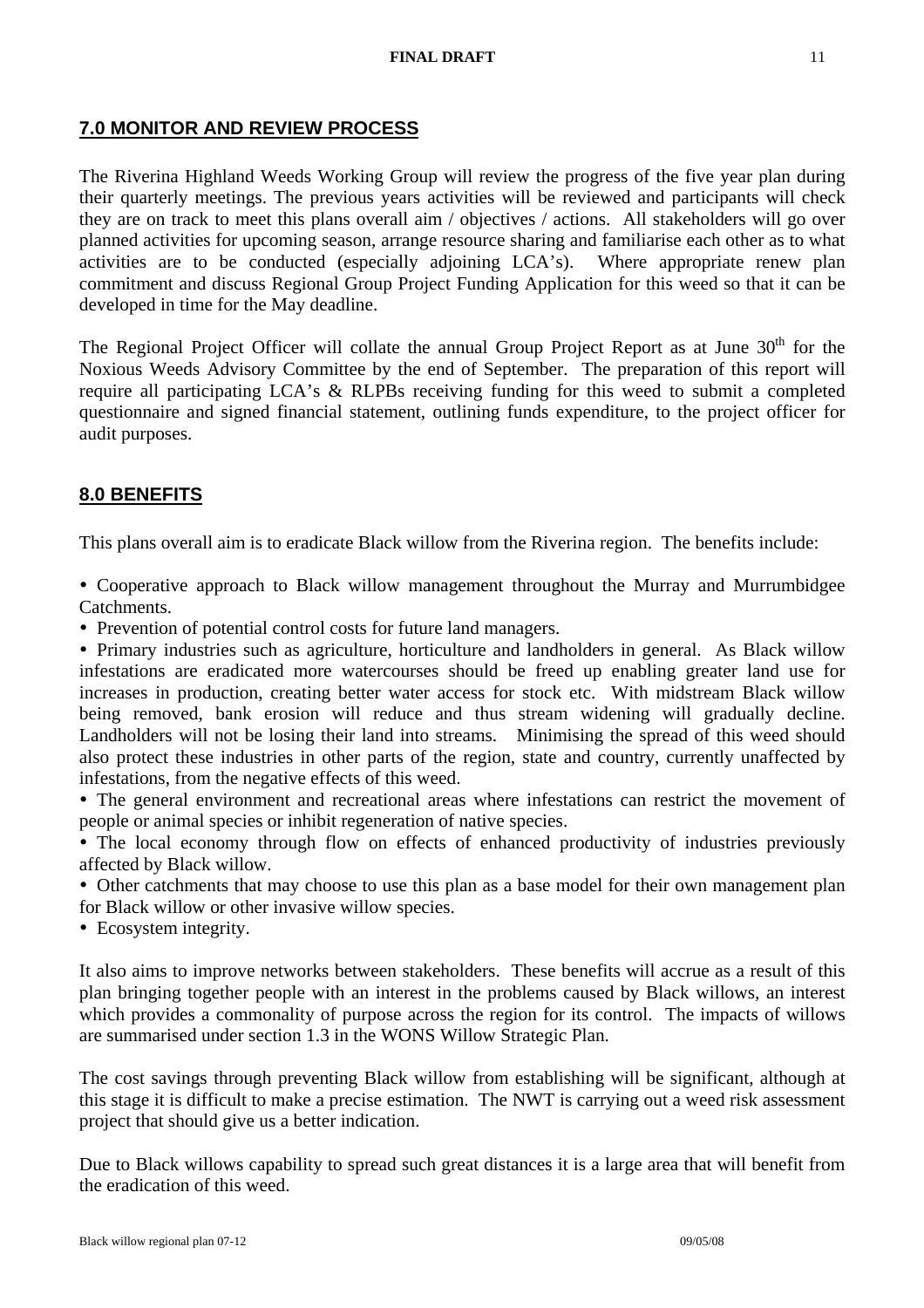# **9.0 RESOURCES**

#### References and Further Readings

Ensbey, R. (2004/5). Noxious and Environmental Weed Control Handbook 2001/2002 – A guide to weed control in non-crop, aquatic and bushland situations. Revised ed, Agdex 647, NSW Ag. Original by Hugh Milvain (1999).

Murray, Murrumbidgee, Lower Murray Darling CMA Catchment Action Plans

National Willows Program – Resource Kit (2006), Department of Primary Industries, Victoria.

Australian Weeds Strategy (draft).

NSW Weeds Strategy soon to be replaced by the NSW Invasive Species Action Plan.

Willow Management Strategy for the Upper Murrumbidgee Catchment (June 1998). Produced in collaboration by: Willows Working Group of the ACT Environment Advisory Committee, and Willows Working Group of The Upper Murrumbidgee Catchment Coordinating Committee.

Agriculture & Resource Management Council of Australia & New Zealand, Australian & New Zealand Environment & Conservation Council and Forestry Ministers, (2000) *Weeds of National Significance Willow Strategic Plan.* National Weeds Strategy Executive Committee, Launceston.

The Western & Eastern Riverina Noxious Weeds Advisory Groups, Noxious Weeds Guide Brochures.

Cremer, K.W. 1995, (revised 1996) *Willow identification for river management in Australia*, CSIRO Division of Forestry, Technical Paper no 3, 22pp.

Cremer, Kurt (1999) *Willow management for Australian rivers.* Natural resource Management, Special Issue, Dec. 1999, pp 1-22.

Information Brochure by Tumut Black Willow Working Group. *What is the Problem with Black Willow?* Jointly sponsored by Tumut Landcare and DLWC.

Pers comm. Simon Lang, Willow Management Consultant, 2001.

Trounce, Bob and Cremer, Kurt (1997), *Willow Control*, Publ. By NSW Agriculture. 6pp.

Yaven-Nacki-Hillas Landcare Group – *Adelong Creek Rehabilitation Project Consultant Report.* River and Rural Management Services, Leon Miners (2001).

NECMA 'Willow Management Strategy for the NECMA', adopted 12/12/2003.

#### ACKNOWLEDGEMENTS

The authors wish to thank the stakeholders who assisted with the production of this document. Their contributions have enriched this regional weed management plan.

#### DISCLAIMER

Black willow regional plan 07-12 09/05/08 Any recommendations / comments contained in this document or referred literature do not necessarily represent the plan proponents, participants / stakeholders, authors, coordinators or NSW DPI policies or specific views. No person or organisation should act on the basis of the contents of this document or referred literature, whether as to matters of fact or opinion or other content, without first obtaining specific, independent professional advice which confirms the information contained in this document or referred literature.